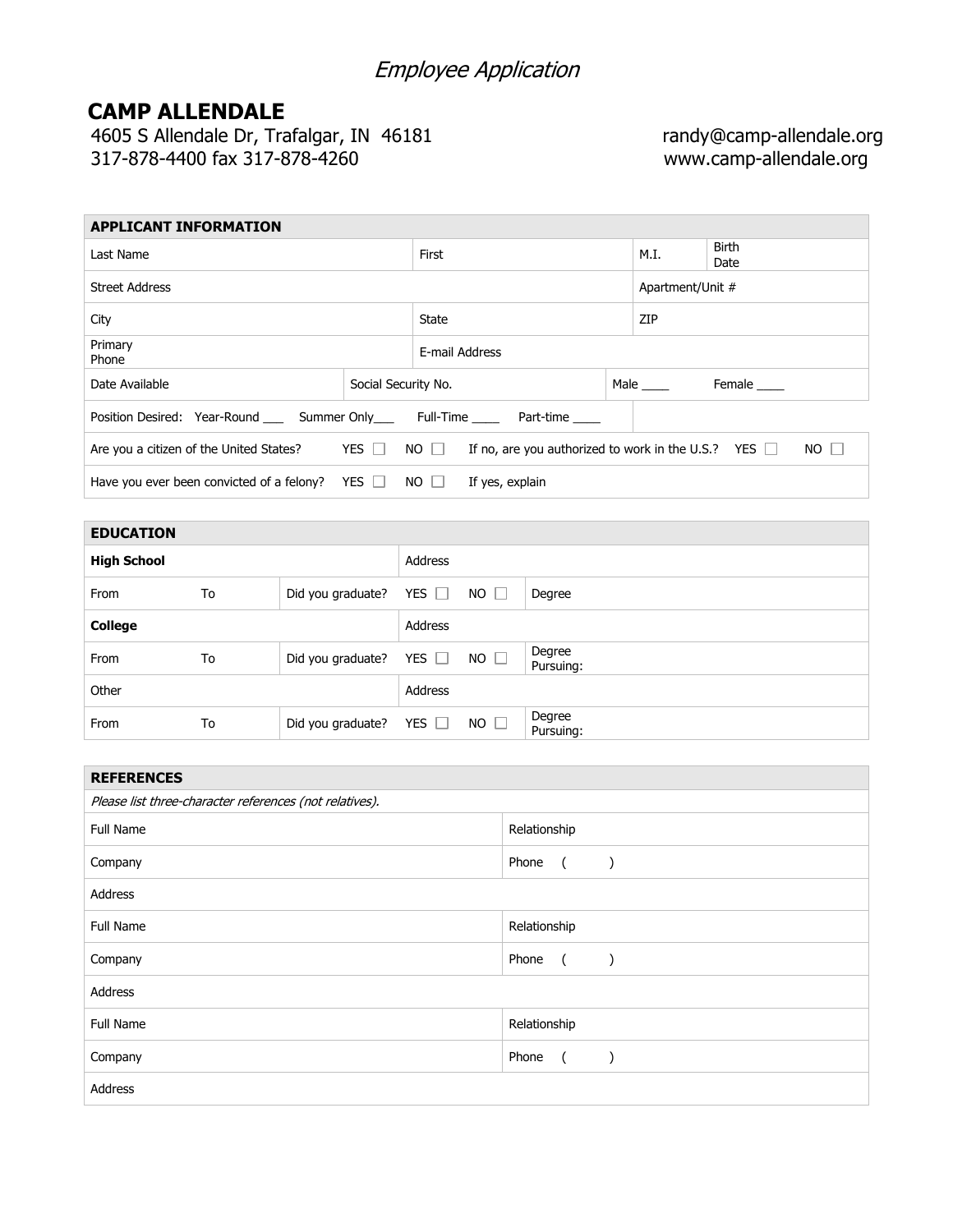| <b>PREVIOUS EMPLOYMENT</b>                                                                                                                     |                    |            |                                    |                            |  |  |  |
|------------------------------------------------------------------------------------------------------------------------------------------------|--------------------|------------|------------------------------------|----------------------------|--|--|--|
| Company                                                                                                                                        |                    |            | Phone<br>$\left($<br>$\mathcal{E}$ |                            |  |  |  |
| <b>Address</b>                                                                                                                                 |                    | Supervisor |                                    |                            |  |  |  |
| Job Title<br><b>Starting Salary</b>                                                                                                            |                    |            | \$                                 | <b>Ending Salary</b><br>\$ |  |  |  |
| Responsibilities                                                                                                                               |                    |            |                                    |                            |  |  |  |
| From<br>To                                                                                                                                     | Reason for Leaving |            |                                    |                            |  |  |  |
| May we contact your previous supervisor for a reference?                                                                                       |                    | YES $\Box$ | $NO$ $\Box$                        |                            |  |  |  |
| Company                                                                                                                                        |                    |            | Phone<br>$\left($<br>$\lambda$     |                            |  |  |  |
| <b>Address</b>                                                                                                                                 |                    | Supervisor |                                    |                            |  |  |  |
| Job Title<br><b>Starting Salary</b>                                                                                                            |                    |            | \$                                 | <b>Ending Salary</b><br>\$ |  |  |  |
| Responsibilities                                                                                                                               |                    |            |                                    |                            |  |  |  |
| To<br>Reason for Leaving<br>From                                                                                                               |                    |            |                                    |                            |  |  |  |
| May we contact your previous supervisor for a reference?<br>YES $\Box$<br>$NO$ $\Box$                                                          |                    |            |                                    |                            |  |  |  |
| Please Specify which department(s) you desire employment:                                                                                      |                    |            |                                    |                            |  |  |  |
| Food Service<br>Media Tech<br>Housekeeping<br>$\Box$<br>$\Box$                                                                                 |                    |            |                                    |                            |  |  |  |
| Office/Store<br>Maintenance<br>Programming / Activity Specialist<br>П<br>$\mathbf{L}$                                                          |                    |            |                                    |                            |  |  |  |
| https://www.camp-allendale.org/statement-of-faith/<br>Have you reviewed the camp's Statement of Faith and Practice?<br>YES $\Box$<br>$NO \Box$ |                    |            |                                    |                            |  |  |  |
| Have you received a copy of the Summer Staff Handbook (summer positions only) YES $\Box$<br>NO $\square$                                       |                    |            |                                    |                            |  |  |  |
| <b>CAMP FXPFRIFNCF</b>                                                                                                                         |                    |            |                                    |                            |  |  |  |

|                   | Camp Counselor           | Equipment Operator |
|-------------------|--------------------------|--------------------|
| First Aid         | Recreation               | Lifeguard          |
| Secretarial       | Yard Work                | Painting           |
| Music             | Housekeeping             | Computer           |
| Photography/Video | <b>Mechanical Skills</b> | Management         |
|                   |                          |                    |
|                   |                          |                    |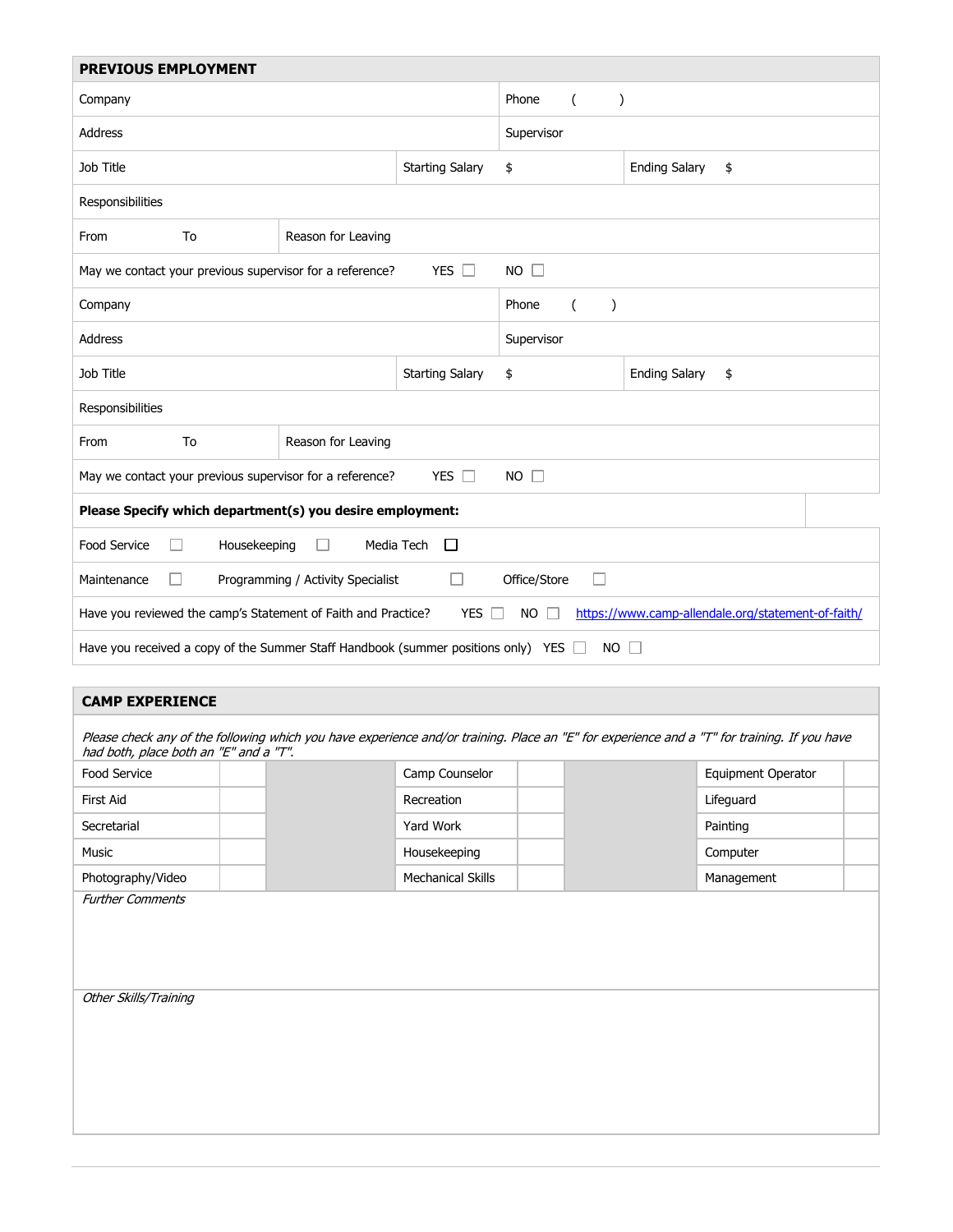| <b>SELF EVALUATION</b>                                                                                                                  |            |           |                              |
|-----------------------------------------------------------------------------------------------------------------------------------------|------------|-----------|------------------------------|
| Do you have any physical or mental impairment which would interfere<br>with your ability to perform the job for which you have applied? | YES        | NO.       | If yes,<br>explain.          |
| Are you an immersed believer in Christ?                                                                                                 | YES $\Box$ | $NO \Box$ | Member of<br>what<br>Church? |
| What contributions do you think you could make to a Christian camp?                                                                     |            |           |                              |
| What is your greatest strength?                                                                                                         |            |           |                              |
| If applying for summer employment, please list any times you are<br>unavailable to work from the period of May 31st - July 29th.        |            |           |                              |
| <b>Further Comments</b>                                                                                                                 |            |           |                              |

### **DISCLAIMER AND SIGNATURE**

I certify that my answers are true and complete to the best of my knowledge. I understand and agree that to the extent permitted by law, Camp Allendale may secure criminal history information about me. I am a committed Christian and will do my best to conduct myself in a manner as to cause no question to the name of Christ or the ministry of Camp Allendale.

If this application leads to employment, I understand that false or misleading information in my application or interview may result in my release.

signature **Date**